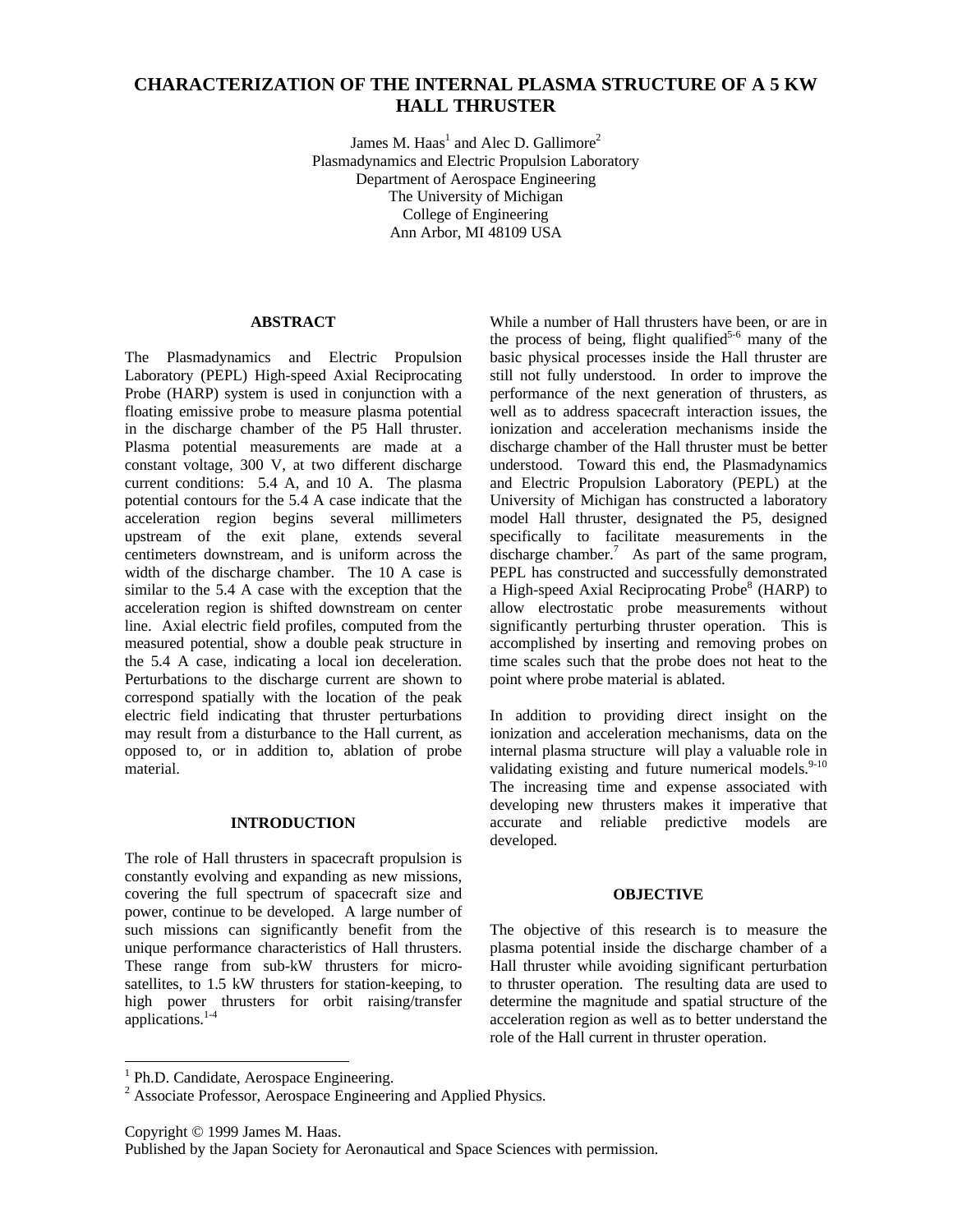# **EXPERIMENTAL SET-UP**

#### Vacuum Chamber

All experiments are conducted in the University of Michigan's 6 m diameter by 9 m long Large Vacuum Test Facility (LVTF). The pumping system consists of four CVI model TM-1200 Re-Entrant Cryopumps providing a measured Xenon pumping speed of 140,000 l/s. The ultimate base pressure of the facility is  $2x10^{-7}$  Torr. The operating pressures for this experiment are  $5.5x10^{-6}$  Torr and  $9.6x10^{-6}$  Torr when corrected for Xenon and corresponded to discharge currents of 5.4 A and 10.0 A, respectively. Details of the facility have been presented in a previous work.<sup>7</sup>

# Thruster

The thruster used is the University of Michigan/Air Force Research Laboratory P5 5 kW laboratory model Hall thruster. This thruster was developed specifically for diagnostic access to the discharge chamber. Compared to smaller thrusters, the P5 provides a larger discharge chamber for better spatial resolution for electrostatic probes as well as a lower power density to reduce heat flux to the probe. Thrust, specific impulse, and efficiency have been characterized thoroughly and have been reported, along with plasma parameter profiles in the plume, in a previous work.<sup>7</sup> The P5 incorporates a Lanthanum Hexaboride (LaB6) cathode provided by the Moscow Aviation Institute (MAI).

#### Emissive Probe

Plasma potential measurements are made using a floating emissive probe. Figure 1 shows a schematic of the probe construction.



**Figure 1.** Shown is a schematic of the emissive probe showing its individual parts and construction. When heated to the point where electrons are emitted, the probe floats at the local plasma potential.

The emitting portion of the probe is a filament made from 0.127 mm diameter tungsten wire. The ends of this filament are inserted approximately 76 mm down a 152 mm length of double bore alumina tubing along

with 30 AWG copper wire leads. Once the tungsten filament and copper leads are in place additional, shorter lengths of tungsten wire are inserted into the alumina tubing to provide a tight fit and guarantee good contact between the tungsten and copper wires.

The theory of the floating emissive probe is well established and relatively straight forward to implement.<sup>11</sup> The circuit consists of the emissive probe, a floating power supply capable of supplying enough current to heat the filament  $(4 A - 7 A)$ , and a voltage meter. Figure 2 shows a schematic of the probe circuit.



Figure 2. The floating emissive probe circuit consists of a current source to heat the filament and an oscilloscope for measuring the resulting floating/plasma potential.

The power supply provides current to heat the filament to the point where it is thermionically emitting sufficient electrons to neutralize the sheath. At this point, the probe will float at the local plasma potential. This heater current varied between tests due to slight variations in individual probe designs, ranging between  $4.5 - 6.0$  A. The probe potential is divided and sent through an isolation amplifier capable of floating its input as high as 2500 V. The output is a ±10 V signal referenced to ground. Because the heater current remains on during the duration of the measurement, a voltage drop exists across the tungsten filament. This value remains below 5 V for each data sweep, thus the potential measurements contain an estimated uncertainty of approximately  $\pm 2.5$  V. An analysis by Hargus<sup>14</sup>, taking into account the apparent plasma potential to probe filament current, indicates an uncertainty of approximately –3/+6 V.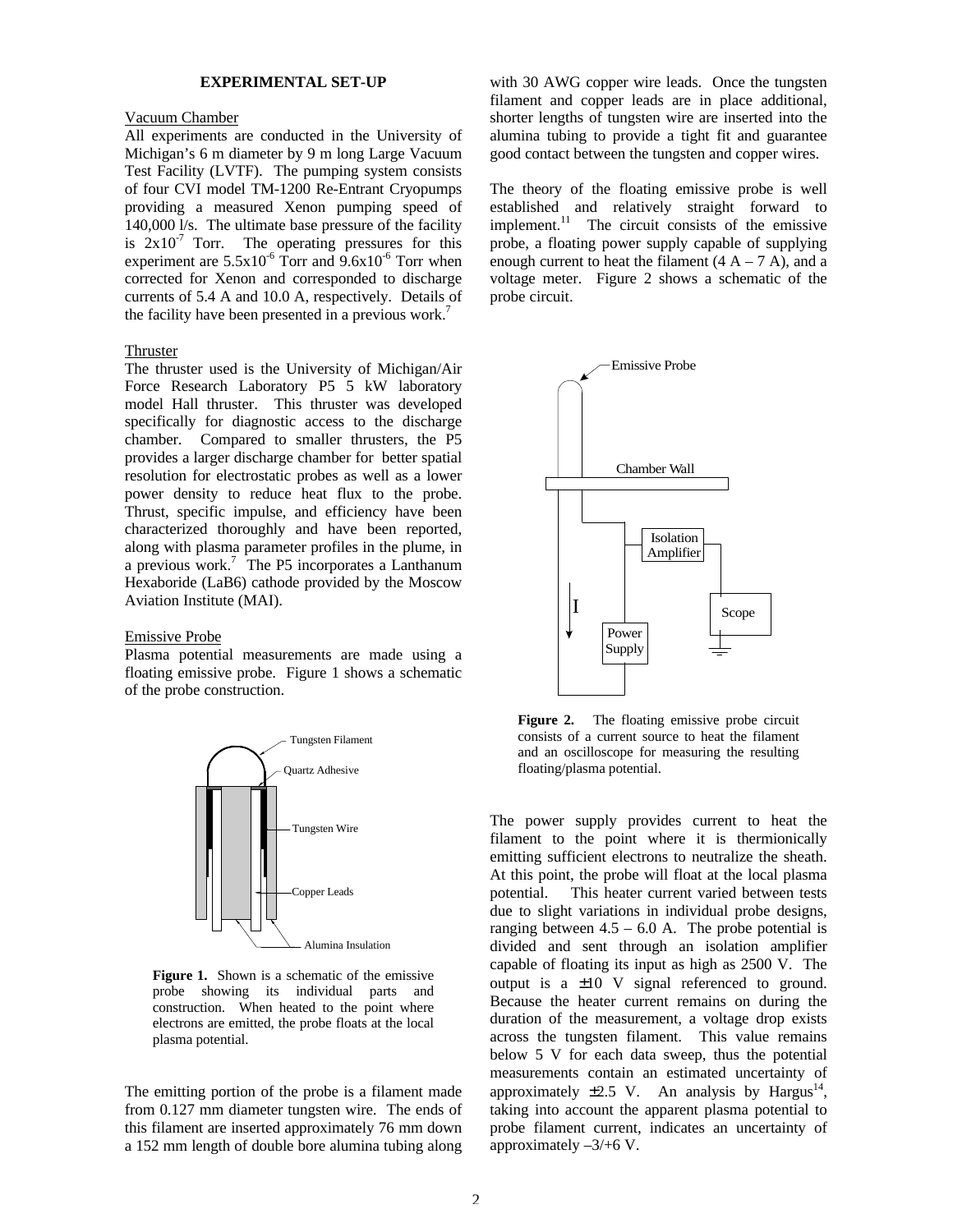#### Positioning System

The emissive probe is positioned inside the Hall thruster discharge chamber using the PEPL HARP system. The HARP system allows the probe to be inserted into, and removed from, the thruster on a time scale under 100 ms. This allows measurements to be made with very little perturbation to thruster operation. The extent of thruster perturbation is determined by monitoring the discharge current during probe movement. Use of the emissive probe causes a slight perturbation in the discharge current but this remains less than 15% of the nominal discharge current value during all measurements. Potential data are taken during both insertion and removal of the probe and for the majority of the axial sweeps, the two traces are the same. In some cases, the two traces differed slightly and it is assumed that the probe material is beginning to ablate by the time the probe is removed. Thus the inward sweep is considered to be the more accurate of the two. In order to be consistent, all data presented in this paper, except where noted, are from the inward sweep.

Figure 3 shows the area inside the discharge chamber where plasma potential is measured.



**Figure 3.** The area mapped begins approximately 8 mm from the anode face, extends 10 cm downstream of the exit plane, and comes to within 2 mm of the inner and outer walls of the discharge chamber.

Radial movement is accomplished by mounting the thruster on a linear table. Between axial sweeps with the HARP system, the thruster is moved radially such that a 2-D cross section of the discharge chamber is covered. Note that the axial position throughout this paper corresponds to the tip of the filament.

#### **RESULTS AND DISCUSSION**

Plasma potential measurements with respect to ground are made at a constant voltage, 300 V, at discharge current settings of 5.4 A and 10 A. Figure 4 shows three representative potential profiles at 300 V, 5.4 A: on center line and along the inner and outer walls. For this case, the cathode potential with respect to ground is  $-21$  V, therefore the anode is sitting at a potential of 279 V with respect to ground.



**Figure 4.** Shown are the plasma potential and axial electric field profiles at three representative radial locations for the 300 V, 5.4 A case. The anode face corresponds to a position of 0 mm and the exit plane, as marked, is at a position of 38 mm.

Plasma potential profiles for the 5.4 A case show that the potential remains nearly constant over the first 75% of the channel. As expected, a sharp drop occurs between 30 mm and 40 mm indicating the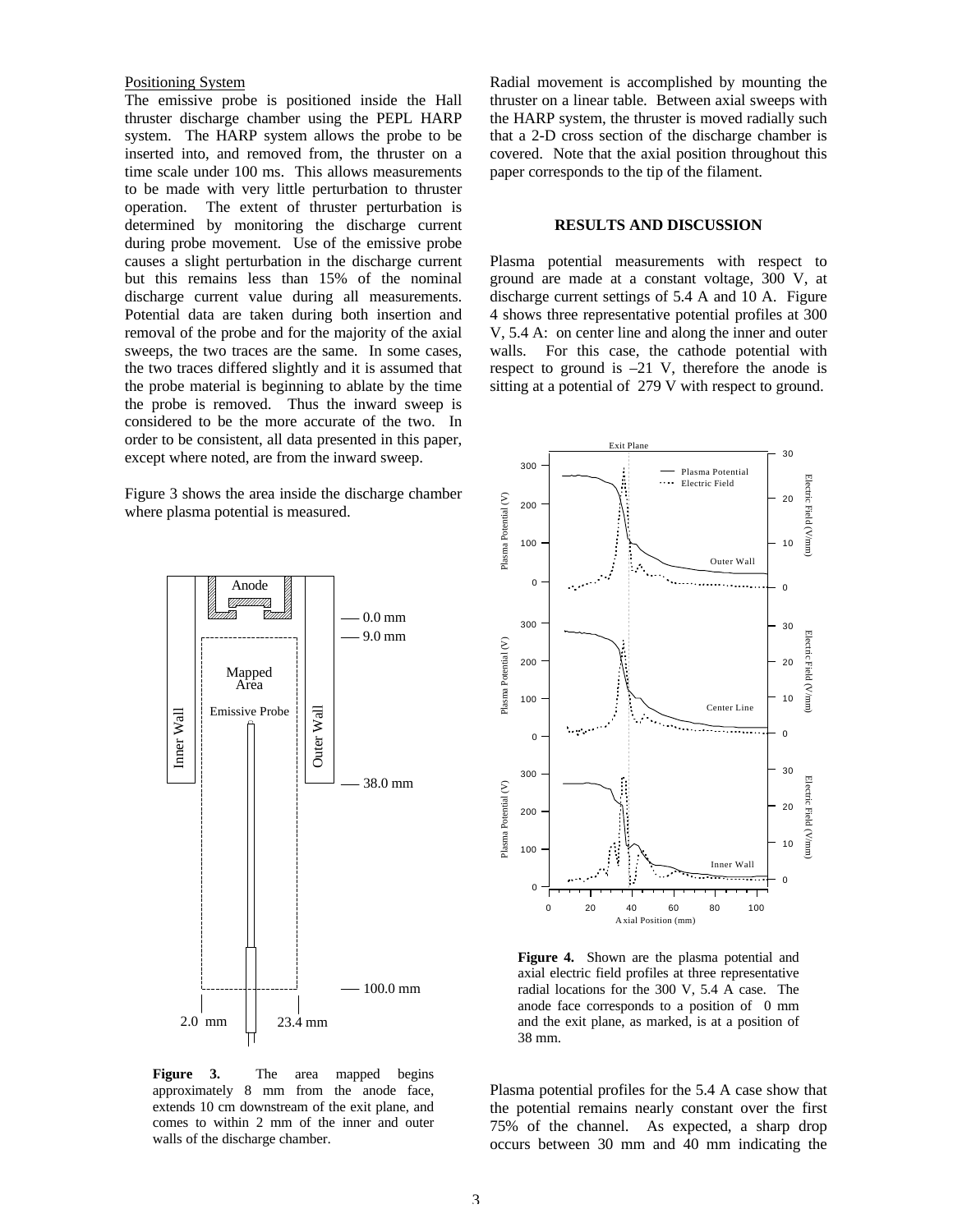location of the main acceleration region. The axial electric field profiles show clearly the location of maximum acceleration at 35.5 mm, 2.5 mm upstream of the exit plane. The data indicate that the acceleration region extends  $2 - 3$  cm downstream of the exit plane which agrees quite well with independent  $LIF<sup>12</sup>$  data taken on the same thruster at the same conditions. The data also agree with potential measurements from other Hall thrusters.<sup>13</sup> Note that the profile remains uniform across the width of the discharge chamber which is also consistent with LIF data.<sup>12</sup>

One feature of the potential data that bears further scrutiny is the "bump" that occurs approximately 5 mm downstream of the exit plane, most prominently seen on the inner wall profile. This will be discussed further below.

Potential data are also taken at a higher power level to study the evolution of the potential structure. Figure 5 shows plasma potential profiles at 300 V, 10 A at the same three radial positions as in Figure 4. Cathode and anode potentials with respect to ground are –23 V and 277 V, respectively.



**Figure 5.** Plasma potential and axial electric field profiles at three representative radial locations for the 300 V, 10 A case. The anode face corresponds to a position of 0 mm and the exit plane, as marked, is at a position of 38 mm.

These data are very similar to the 5.4 A case. The potential remains approximately constant, at anode potential, over the first 75% of the discharge channel. The acceleration region begins near the exit plane and extends several centimeters downstream. Notice, however, that the axial electric field at 10 A is nearly 25% percent lower, indicating a longer acceleration region. Baranov<sup>16</sup> shows that the length of the acceleration layer depends on both the magnetic field profile and electron temperature. For the two cases considered here, the magnetic field profile (both magnitude and shape) is kept constant and only the mass flow rate is adjusted. This increase in mass flow rate effectively increases the ionization collision frequency, lowering the energy of the electrons since the ionization process is a loss mechanism. The result is a lower temperature gradient, therefore lower electric field. The reduction of temperature gradients with increasing discharge current is predicted by the one-dimensional code of Ahedo<sup>18</sup> and is consistent with the data in figure 5.

The potential and electric field profiles at 10 A are also not uniform across the width of the discharge chamber. Looking at the axial electric field profiles, the peak along the outer wall occurs  $2 \text{ mm} - 3 \text{ mm}$ upstream of the exit plane as in the 5.4 A case. Along the inner wall, the peak is shifted forward but still occurs upstream of the exit plane. The most significant difference between the two cases is seen in the center line data where the peak electric field is shifted to a position downstream of the exit plane. As with the electric field magnitude, since the magnetic field is unchanged, this implies a shift in the electron temperature gradient. This may occur due to the higher density of ions on centerline retarding the flow of high-energy electrons toward the anode. It follows that this effect would be less pronounced along the walls because of increased ion losses resulting from a longer acceleration region $17$ .

One prominent feature that is virtually nonexistent at 10 A is the "bump" in the potential profile seen at 5.4 A. This "bump" is most prominent along the inner wall where the potential exhibits a local increase in the acceleration region. The magnitude of this perturbation decreases from the inner wall, where the radial magnetic field is strongest, to the outer wall, where the radial magnetic field is lower. It is believed that this perturbation is the result of turbulence in the plasma flow as it expands out of the channel. However, a satisfactory explanation for this effect is not available at this time. It is worth noting that this feature has been observed, to a lesser extent, in other laboratory Hall thrusters as well $14$ .

Figures 6 and 7 are the complete set of plasma potential contours. Although figures 4 and 5 show only three representative profiles within the radial confines of the discharge channel, a total of seven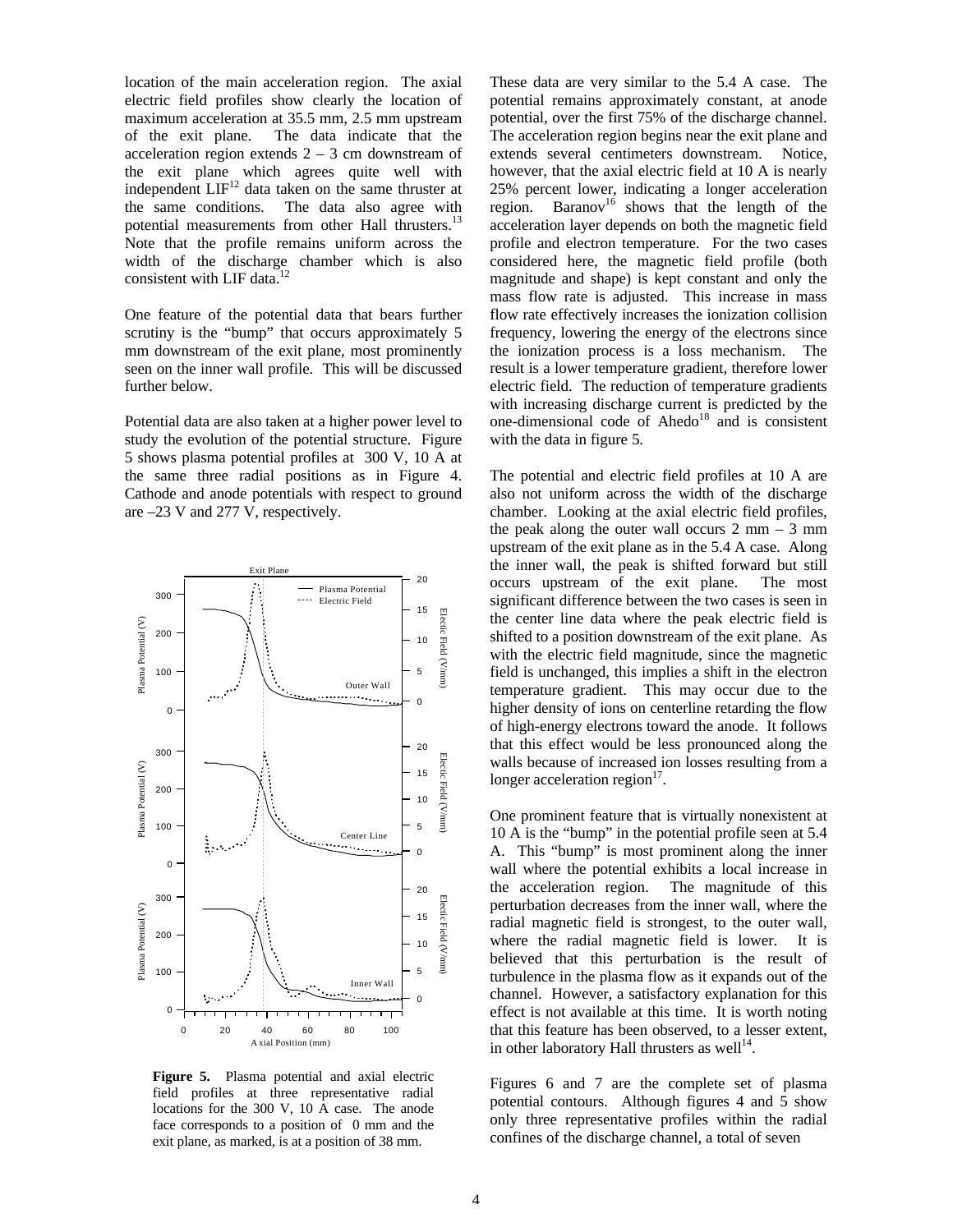

**Figure 6.** Shown are the plasma potential contours at a thruster operating condition of 300 V, 5.4 A. The maximum potential is 280 V with respect to ground and occurs at the anode, which is at a potential of 280 V. The potential drops sharply several millimeters upstream of the exit plane (38 mm) and continues to drop out to an axial position of 100 mm. This axial profile is uniform across the width of the discharge chamber.



Figure 7. Shown are the plasma potential contours at a thruster operating condition of 300 V, 10 A. The maximum potential is 277 V with respect to ground and occurs at the anode, which is at a potential of 278 V. The potential drops sharply several millimeters upstream of the exit plane (38 mm) near the inner and outer walls but has a sharp drop downstream of the exit plane at the center line. Note that his case lacks the radial uniformity of the 5.4 A case.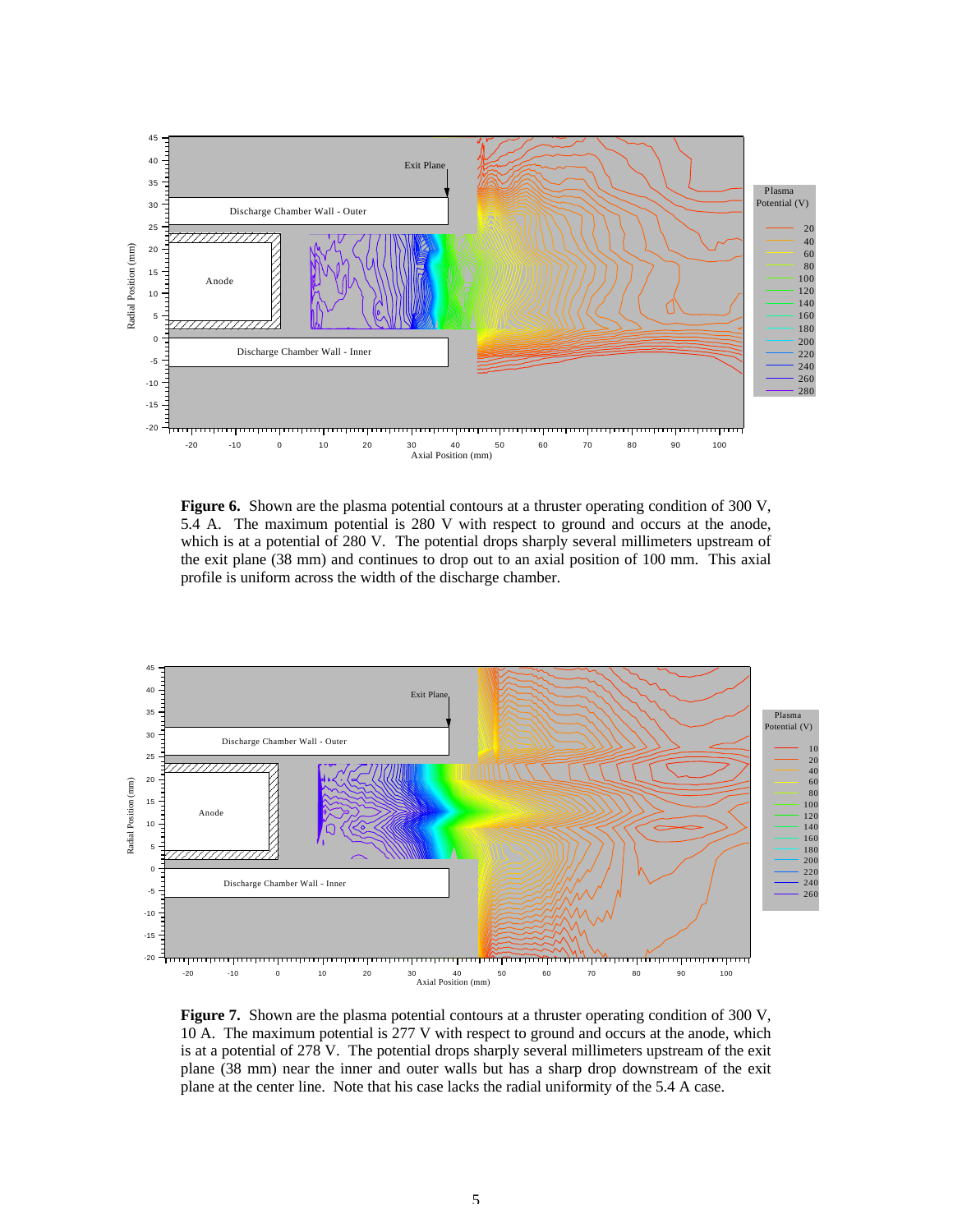axial sweeps are performed to improve the spatial resolution of the potential map. In addition, axial sweeps are performed at radial positions beyond the inner and outer walls to investigate ion acceleration further outside the channel. All of these sweeps are combined to generate a two-dimensional contour of the plasma potential. Figure 6 shows the plasma potential contours for the 300 V, 5.4 A case. It is not as obvious from Figure 6 that a local plateau occurs just downstream of the exit plane but the radial uniformity is clear. The contour lines of Figure 6 also show that there is a significant radial ion acceleration which has been observed by several independent diagnostics including Faraday probes<sup>7</sup>, mass spectroscopy<sup>15</sup>, and  $LIF<sup>12</sup>$ .

Figure 7 shows the plasma potential contours for the 300 V, 10 A case. As mentioned previously, one way in which the plasma potentials of the 10 A case differ from those of the 5.4 A case is that the peak electric field on center line at 10 A is shifted downstream of the exit plane. This is readily apparent in Figure 7 where a potential "jet" occurs in the center of the chamber. Additional data at 10 A and 8 A, not include in this paper, show this structure to be repeatable and evolving, becoming more pronounced as the discharge current is increased. This structure results in significant divergence of the ions as they are accelerated out of the thruster.

The HARP system used in this experiment was initially tested using a triple Langmuir probe at a thruster condition of 300 V and  $5.4 \text{ A}$ .<sup>8</sup> At this power level, the presence of the probe appeared to not perturb thruster operation, as evidenced by the extent of discharge current perturbations during axial sweeps inside the thruster discharge chamber. Because of these results, the discharge current was not monitored during emissive probe measurements at 5.4 A. However, at 10 A, the discharge current was monitored for each axial probe sweep and a 5 – 15% variation in magnitude was observed. While zero perturbation would have been preferred, the current perturbations, when combined with the plasma potential profiles, yielded some unexpected insights. Figure 8 shows three representative traces of the discharge current and the computed axial electric field along the inner wall, outer wall, and on center line. Only three data sets are shown here, however, each axial sweep across the discharge chamber showed the same results.

From Figure 8, perturbations to the discharge current are seen to correspond very well to the spatial location of the peak axial electric field. Power deposition to the probe is proportional to the third power of the drift velocity, while the ExB drift velocity is proportional to the magnitude of the electric field. Therefore, it is expected that the probe would experience the greatest heat load where the

electric field has its largest magnitude. It follows immediately that this would be the point of greatest probe material ablation and hence discharge current perturbation. However, if this were the only mechanism disturbing thruster operation, once the probe was inserted into the discharge chamber, a portion of the probe would always see this heat load, and probe material would continue to ablate. In this case, the discharge current would remain artificially high while the probe was present inside the discharge chamber. This would also be the case if the probe were simply acting as a physical barrier, impeding the motion of the electrons as they drifted azimuthally inside the thruster.



**Figure 8.** Perturbations in the discharge current as a function of probe position are compared to the axial electric field profiles.

Figure 9 shows a representative profile of the discharge current including both the insertion and removal of the probe. Recall that the probe assembly is 152 mm long with the emitting tungsten filament loop extending approximately 1 mm outside the alumina insulator. The axial position in Figure 9 (as in all figures in this paper) corresponds to the tip of the filament. Therefore, the greatest perturbation of the discharge current occurs when the tungsten filament is coincident with the peak axial electric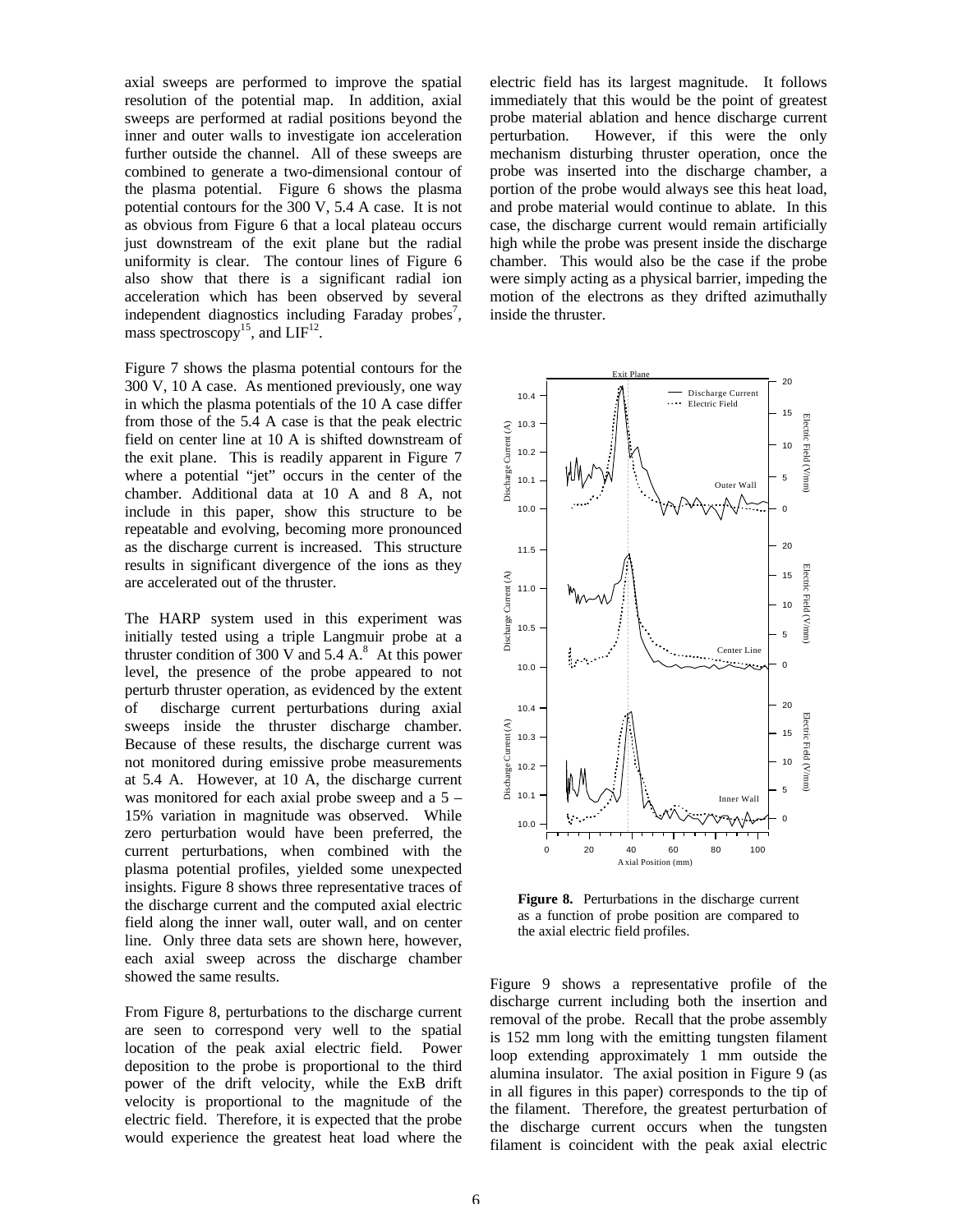field. This implies one of two things; Either the presence of a conductor disturbs the drift current or the emitted electrons are somehow coupling with the drifting electrons, resulting in an increased discharge current. Previous experiments with the triple probe did not result in perturbations to the discharge current. However, triple probe data exists only for the 5.4 A case and discharge current was not monitored at 5.4 A with the emissive probe. Regardless, it is clear that the Hall current plays an important role in thruster operation and thruster/probe interactions and must be taken into consideration during any future internal measurements.



**Figure 9.** Discharge current as a function of probe position inside the discharge chamber.

# **FUTURE WORK**

Investigations into the acceleration mechanisms of the Hall thruster will continue. Additional emissive probe measurements, with the filament in an emitting and non-emitting state, are planned to address issues of Hall current/electrostatic probe interactions. Single Langmuir probe measurements are planned for measurement of electron temperature and ion number density profiles. This will also provide data for comparison to triple probe results. Miniature Faraday probe measurements are also planned to determine ion flux to the walls of the discharge chamber and to map the Hall current zone.

### **ACKOWLEDGEMENTS**

The research contained herein was sponsored by the Air Force Office of Scientific Research under Dr. Mitat Birkan; This support is gratefully acknowledged. The authors would like to thank Dr. Sergei Khartov of the Moscow Aviation Institute (MAI) for providing the cathode used in these tests. They would also like to thank their fellow researchers at PEPL for assistance during experimental set-up and operation. Mr. James Haas is supported by the United States Air Force Palace Knight Program.

#### **REFERENCES**

- 1 Arkhipov, B., et al., "Extending the Range of SPT Operation: Development Status of 300 and 4500 W Thrusters," AIAA 96-2708, 32nd Joint Propulsion Conference, July 1996.
- 2 Gallimore, A.D., et al., "Plume Characterization of the SPT-100," AIAA 96-3298,  $32<sup>nd</sup>$  Joint Propulsion Conference, July 1996.
- 3 Manzella, D.H., et al., "Performance Evaluation of the SPT-140," IEPC 97-059,  $25<sup>th</sup>$  International Electric Propulsion Conference, August 1997.
- 4 Tverdokhlebov, S.O., and Garkusha, V.I., "High-Voltage Mode of a TAL Thruster Operation," IEPC 97-023,  $25<sup>th</sup>$  International Electric Propulsion Conference, August 1997.
- 5 Sankovic, J.M., et al., "RHETT2/EPDM Development Testing," IEPC 97-102, 25<sup>th</sup> International Electric Propulsion Conference, August 1997.
- 6 Garner, C.E., et al., "A 5,730-Hr Cyclic Endurance Test of the SPT-100," AIAA 95-  $2667$ ,  $31<sup>st</sup>$  Joint Propulsion Conference, July 1995.
- 7 Haas, J.M., et al., "Performance Characteristics of a 5 kW Laboratory Hall Thruster," AIAA 97- 3503, 34<sup>th</sup> Joint Propulsion Conference, July 1998.
- 8 Haas, J.M., et al., "Hall Thruster Discharge Chamber Plasma Characterization Using a High-Speed Axial Reciprocating Electrostatic Probe," AIAA 99-2426,  $35<sup>th</sup>$  Joint Propulsion Conference, June 1999.
- 9 Qarnain, S., and Hastings, D., "Complete Computational Model of a Hall Thruster from the Acceleration Chamber Through the Plume," IEPC 97-133,  $25<sup>th</sup>$  International Electric Propulsion Conference, August 1997.
- 10 Fife, J.M., "Two-Dimensional Hybrid Particlein-cell Modeling of Hall Thrusters." MIT department of Aeronautics and Astronautics, S.M. Thesis, Cambridge, MA, 1995.